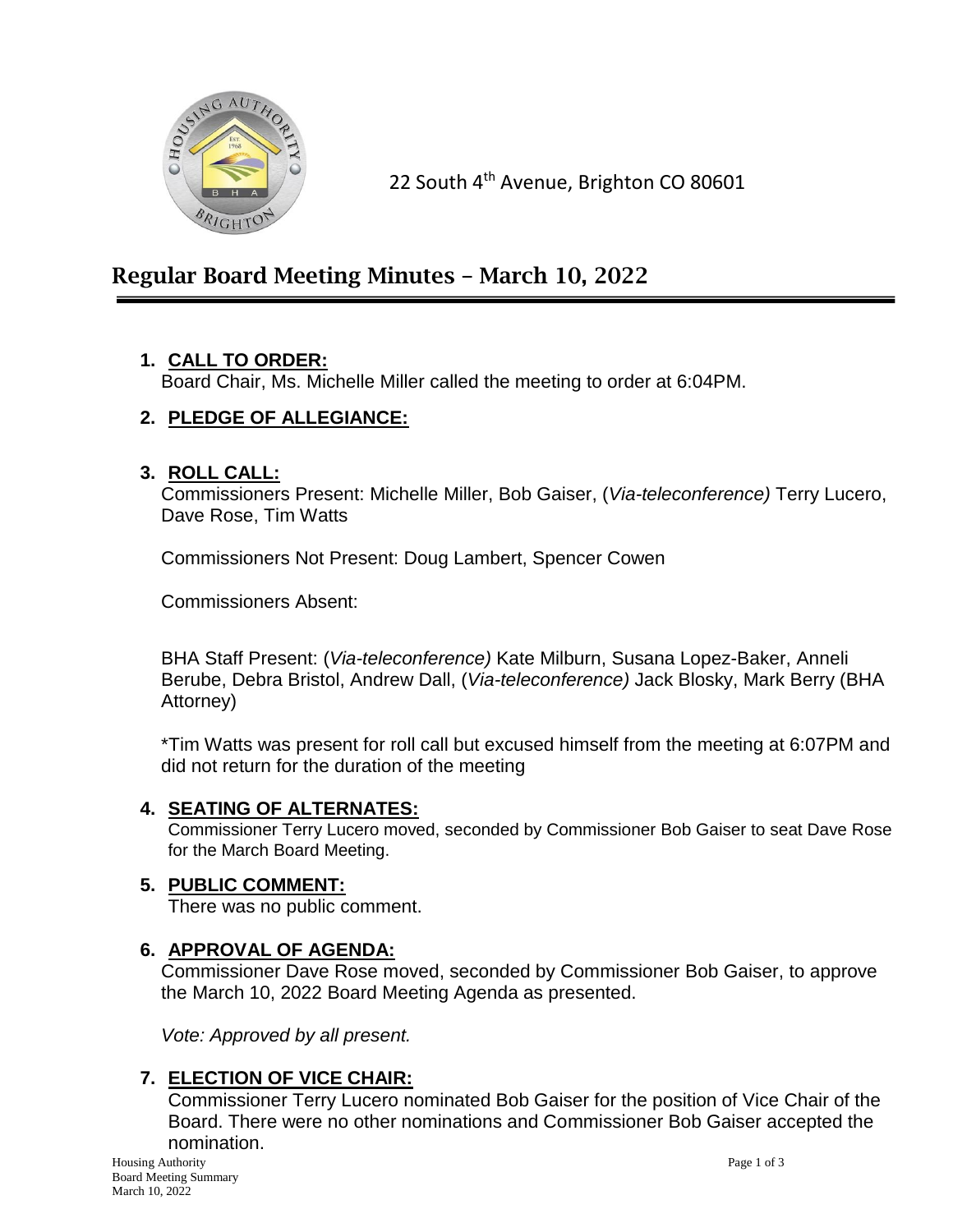### **8. ELECTION OF BOARD MEMBER:**

Board Chair Michelle Miller nominated Dave Rose to position of Board Commissioner. There were no other nominations and Dave Rose accepted the nomination.

#### **9. APPROVAL OF MINUTES FROM THE JANUARY 13, 2022 BOARD MEETING:**

Commissioner Bob Gaiser moved, seconded by Commissioner Dave Rose, to approve the January 13, 2022 Meeting Minutes as presented.

*Vote: Approved by all present.*

#### **10.OCCUPANCY REPORTS:**

Commissioner Dave Rose moved, seconded by Commissioner Terry Lucero, to approve the December 2021 & January 2022 Occupancy Reports as presented.

#### **11.FINANCIAL REPORTS:**

Commissioner Bob Gaiser moved, seconded by Commissioner Dave Rose, to approve the December 2021 & January 2022 Financial Reports as presented.

#### **12.RESOLUTIONS/STAFF MEMOS:**

#### **Resolution No. 22-03-01**

Board Chair, Michelle Miller, read to the authority Resolution No. 22-03-01; A Resolution of the Commissioners of the Housing Authority of the City of Brighton, Colorado, to approve the addition of the Deputy Director to signatory cards for Brighton Housing Authority's bank accounts.

Commissioner Terry Lucero moved, seconded by Commissioner Dave Rose, to approve Resolution No. 22-03-01 as presented.

*Vote: Approved by all present.*

#### **Resolution No. 22-03-02**

Board Chair, Michelle Miller, read to the Authority Resolution No. 22-03-02; A Resolution of the Commissioners of the Housing Authority of the City of Brighton, Colorado, to approve the purchase of 390 Walnut Street, Brighton, Co and the loan to finance the purchase.

Commissioner Terry Lucero moved, seconded by Commissioner Bob Gaiser, to approve Resolution No. 22-03-02 as amended.

*Vote: Approved by all present.*

#### **13.ADJOURNMENT:**

Commissioner Terry Lucero moved, seconded by Commissioner Bob Gaiser to adjourn the meeting at 6:52PM.